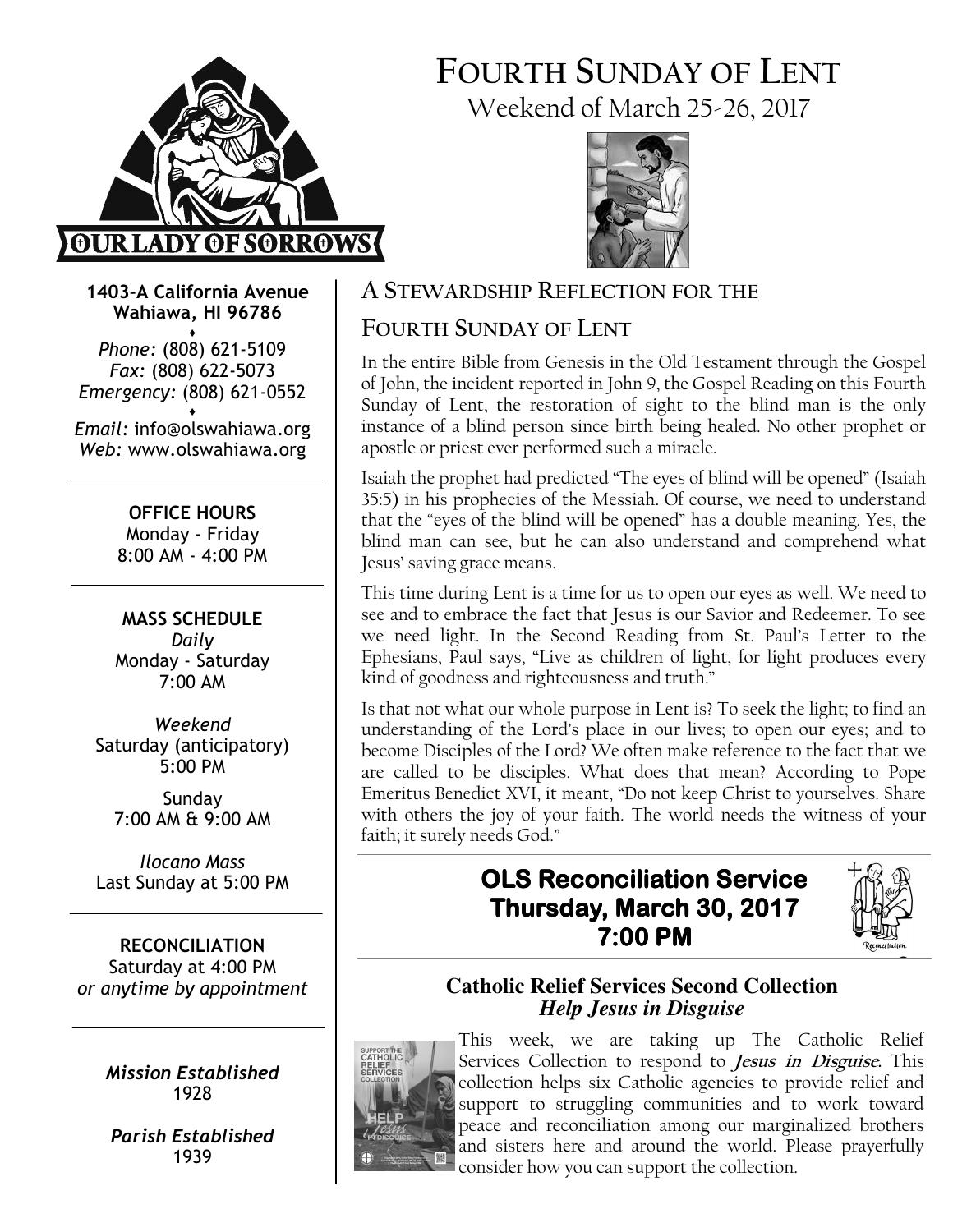### WEEKLY CALENDAR

|                     | .                                                                                                                                                    |
|---------------------|------------------------------------------------------------------------------------------------------------------------------------------------------|
| Mar 25 (Sat)        | 4th Sunday of Lent<br><b>Catholic Relief Services Collection</b>                                                                                     |
| Mar 26 (Sun)        | 4th Sunday of Lent (Laetare Sunday)<br><b>Catholic Relief Services Collection</b><br>5:00pm Ilocano Mass                                             |
| <b>Mar 27 (Mon)</b> | Lenten Weekday<br>Prince Kuhio Holiday / Office Closed<br>6:30pm Middle School Ministry (Lib)<br>7:00pm EPIC Young Adult Faith Sharing (CH)          |
| <b>Mar 28 (Tue)</b> | Lenten Weekday<br>7:00pm Adult Bible Study (Lib)                                                                                                     |
| Mar 29 (Wed)        | Lenten Weekday<br>11:45am +Aurelio Moises Funeral Svc (MMP)<br>6:30pm Youth Ministry Class (Chapel)<br>7:00pm Adult Confirmation Class (Lib)         |
| Mar 30 (Thu)        | Lenten Weekday<br>9:00am Craft Guild (PH)<br>10:00am Charismatic Prayer Group (Lib)<br>7:00pm Lenten Reconciliation Service                          |
| Mar 31 (Fri)        | Lenten Weekday<br>10:30am Staff Mtg (Lib)<br>7:00pm Stations of the Cross                                                                            |
| Apr 1 (Sat)         | Lenten Weekday<br>10:00am lamanu/Kapileo Wedding                                                                                                     |
| Apr 2 (Sun)         | 5th Sunday of Lent<br>10:30am Religious Education classes<br>10:30am Advanced Care Planning Session (PH)<br><b>Combined Choir Practice</b><br>2:30am |

∗OLS = Our Lady of Sorrows / CH = Church / PH = Parish Hall / Lib = Library / Sch = School MMP = Mililani Mortuary Park / WGH = Wahiawa General Hospital

#### **OBITUARY: MAY THEY REST IN PEACE**

**+Aurelio Moises** Mar. 29 11:45am Funeral Svc – MMP **+Pacita "Pat" Tolentino** Apr. 3 10:15am Funeral Svc – MMP **+Lowell Dabaluz**<br>Apr. 9 6:30pm 6:30pm Wake Svc – MMP **+Melvin Lopez** Apr. 20 11:45am Funeral Svc – MMP **+Petra Villegas** Apr. 25 6:30pm Wake Svc – MMP Apr. 26 10:15am Funeral Svc – MMP

Advance Care Planning & Directives Sunday, April 2, 2017 10:30 AM Parish hall Sponsored by OLS Health Ministry

Guest speaker Michelle Cantillo, RN and Advance Care Planning Coordinator from Hawaii Pacific Health will be providing information on Advance Care Planning & Directives, and POLST. There will be a sign up sheet on the lanai following the Masses.



[Liturgical Color: Rose] **1 Samuel 16:1b, 6-7, 10-13a** 

From that day on, the Spirit of the Lord rushed upon David.

**Ephesians 5:8-14**  You were once darkness, but now you are light in the Lord.

**John 9:1-41**  One thing I do know is that I was blind and now I see.

> NEXT SUNDAY'S READINGS [Liturgical Color: Violet] Ezekiel 37:12-14 · Romans 8:8-11 · John 11:1-45

## **STEWARDSHIP OF TREASURE**

| Weekend of March 18-19, 2017       |            |  |  |
|------------------------------------|------------|--|--|
| <b>OFFERINGS</b>                   |            |  |  |
| <b>Sunday Offering</b>             | \$3,664.25 |  |  |
| <b>Catholic Relief Services</b>    | 10.00      |  |  |
| <b>Stations of the Cross</b>       | 59.00      |  |  |
| <b>MISCELLANEOUS OFFERINGS</b>     |            |  |  |
| <b>Funerals</b>                    | 400.00     |  |  |
| Property Insurance                 | 115.00     |  |  |
| Food Pantry                        | 65.00      |  |  |
| Mass Intention                     | 80.00      |  |  |
| <b>OTHERS</b>                      |            |  |  |
| Candles                            | 292.25     |  |  |
| <b>FIF Pledge Payments</b>         | 800.00     |  |  |
| <b>Mahalo for your generosity!</b> |            |  |  |
|                                    |            |  |  |

Offertory Envelopes: Please call the bookkeeper at 621-5109 ext. 9720 if you are in need of a new box.

## Congregation of the Sacred Hearts of Jesus & Mary 1st Annual **Seminarian Education Fundraiser** Saturday, April 29, 2017 Mass-10:00 AM Lunch-11:00 AM St. Ann Church & Model Schools

There are two seminarians from Hawaii. Tickets on sale this weekend following all the Masses. A bus will be provided if there is enough interest. For more info contact Tony Espiritu at 621-7275.

# LENTEN RECONCILIATION SERVICES

Central Oahu Vicariate

All Services begin at 7:00 PM

| <b>Mar. 29</b> | St. John Apostle & Evangelist, Mililani |
|----------------|-----------------------------------------|
|----------------|-----------------------------------------|

- Mar. 30 Our Lady of Sorrows
- Apr. 5 Our Lady of Good Counsel, Pearl City

#### TODAY'S READINGS